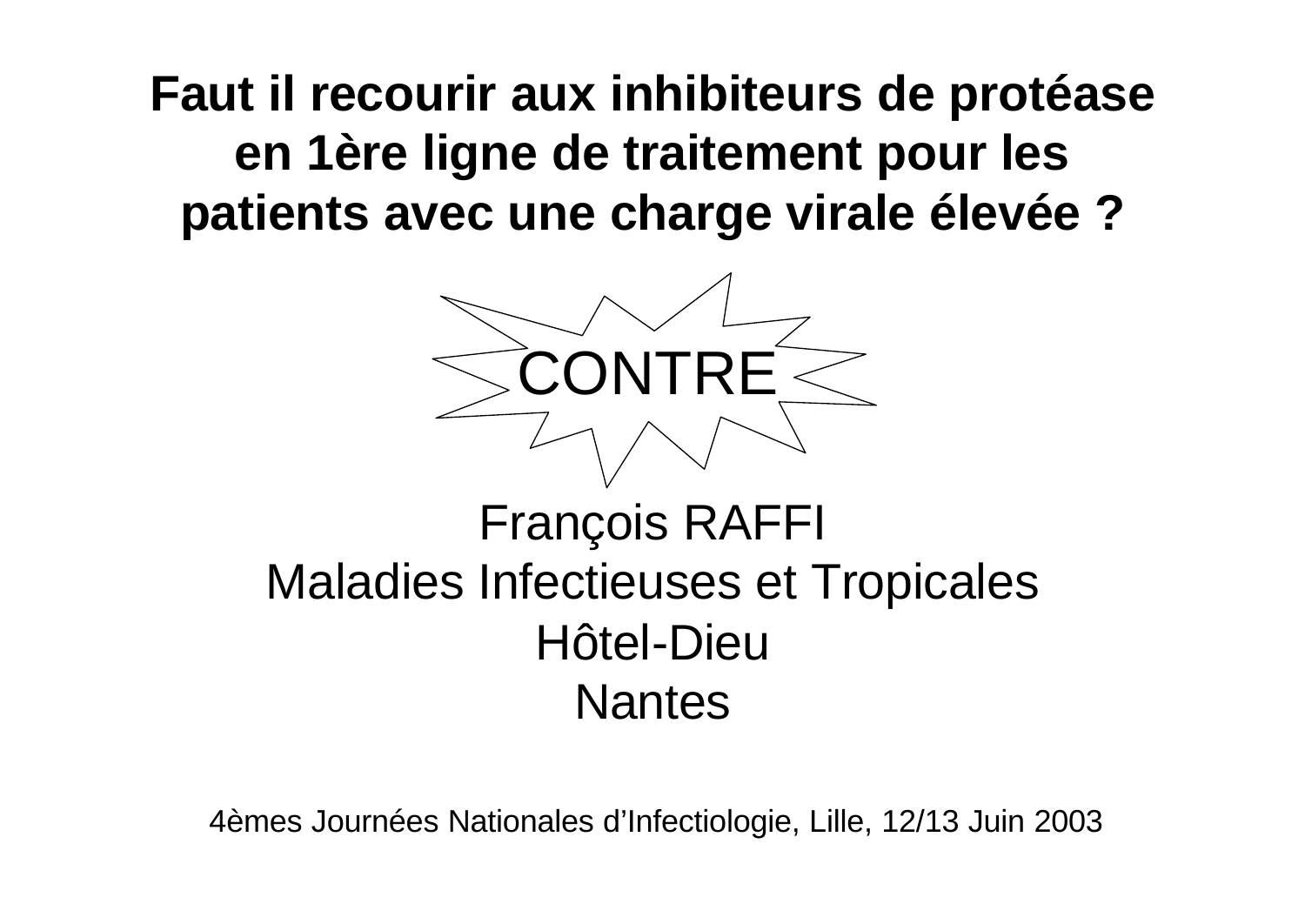#### **Associations recommandées pour un premier traitement antirétroviral**



• AZT + 3TC + Abacavir  $\Phi$ 

 $\overline{O}$  Risque de toxicité grave  $\Rightarrow$  respect des mesures de prescription / surveillance

Delfraissy et al. 2002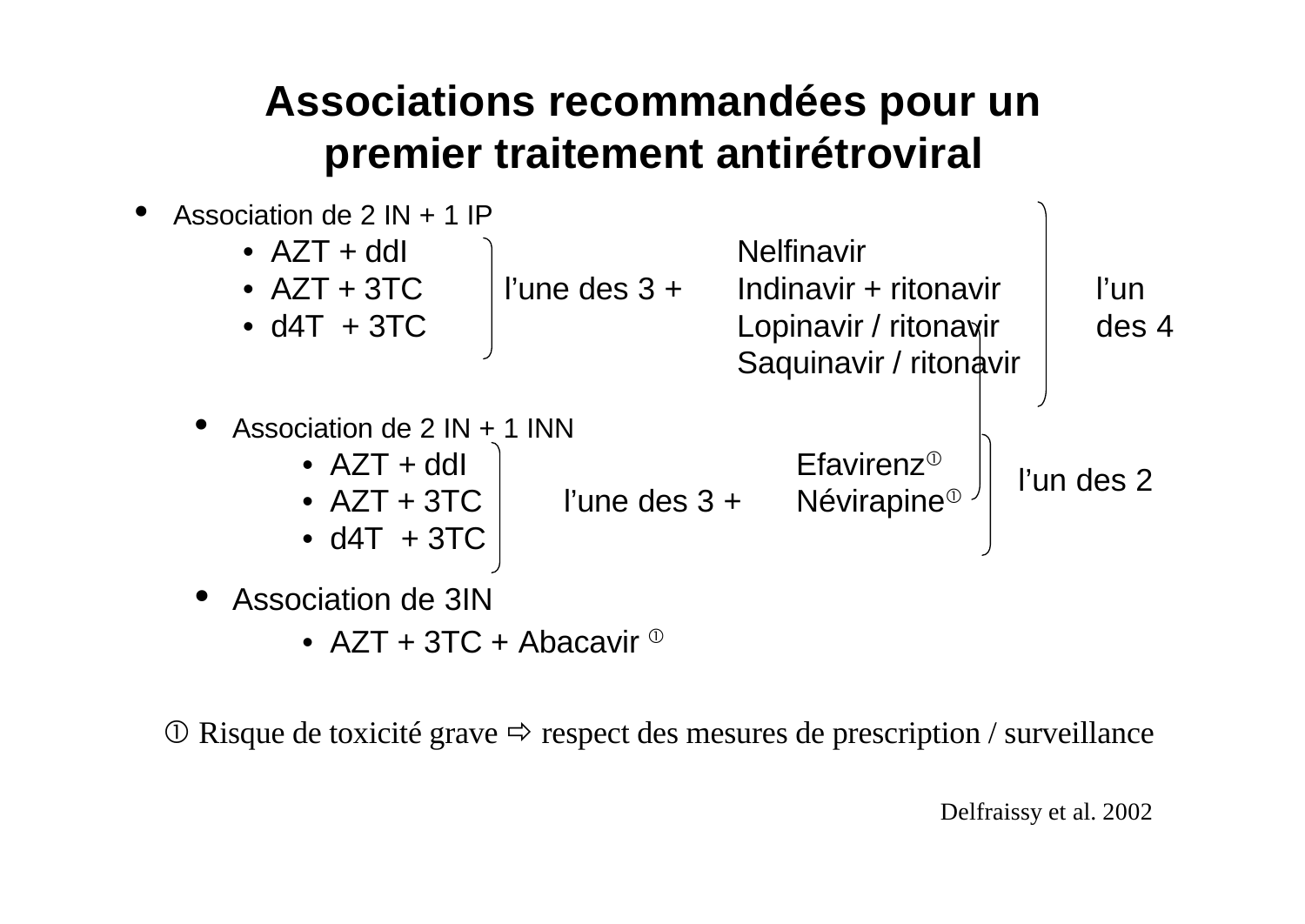# **Traitement initial chez le patient naïf :**

**Chez les patients traités à un stade avancé de la maladie (SIDA ; CD4 < 200/mm3 et/ou charge virale > 100 000 copies/ml), il est recommandé:**

- w *de commencer une trithérapie par 2 INTI + 1 IP boosté*
- w *voire de proposer une quadrithérapie*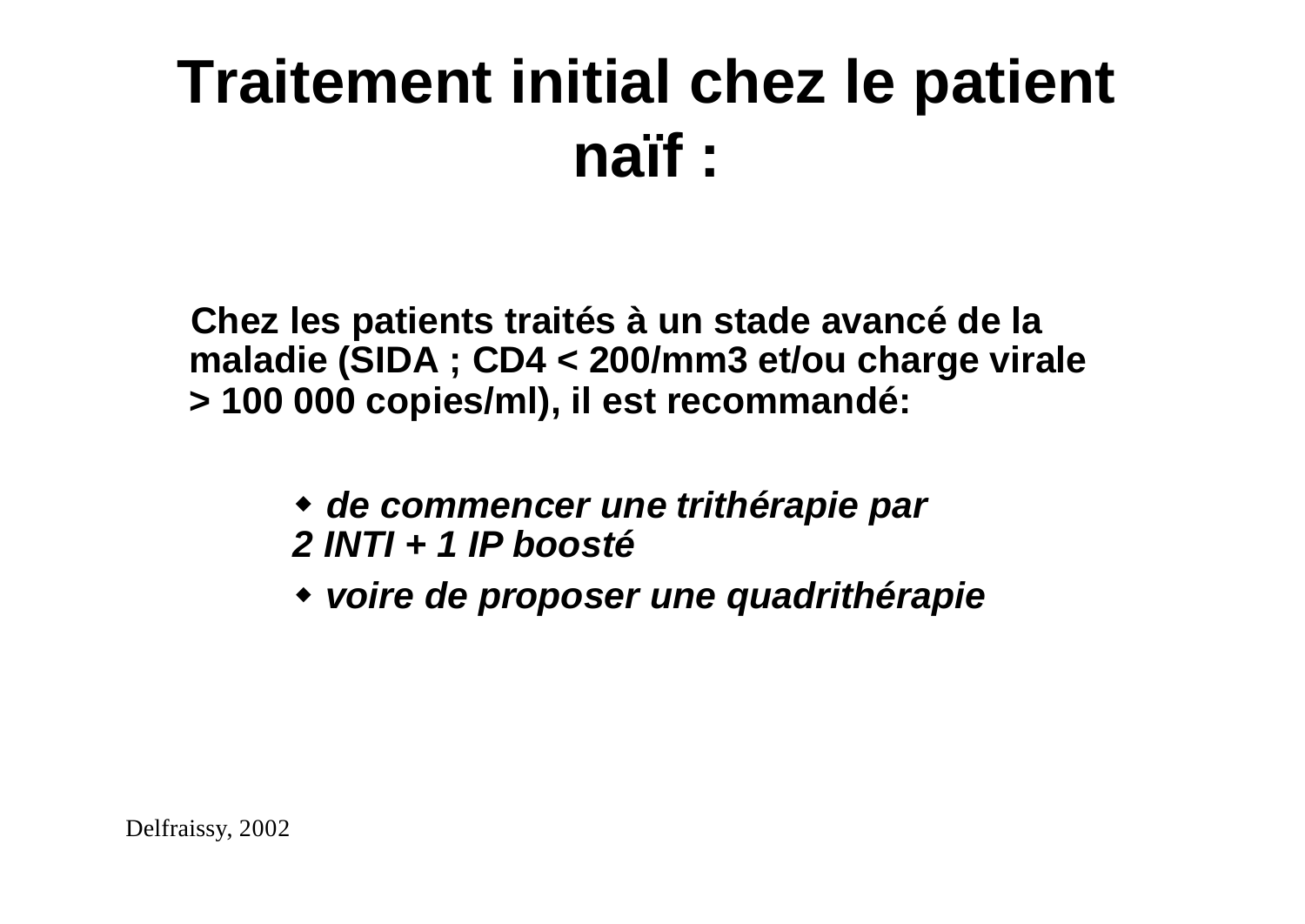# **Quelle est la problématique ?**

- Les trithérapies sans IP sont elles efficaces?
- Les trithérapies sans IP sont elles moins efficaces que les trithérapies avec IP ?
- Quelles sont les données chez les patients à charge virale élevée ?
- Pourquoi les trithérapies ne sont pas toujours efficaces?
	- $\bullet$  Puissance
	- $\bullet$  Adhérence
	- $\triangleleft$  Tolérance
	- Barrière génétique, risque R croisée
- De nouveaux enjeux ?
	- Adapter la puissance : quadrithérapie ?
	- $\triangle$  Epargner
	- Prévenir la toxicité long terme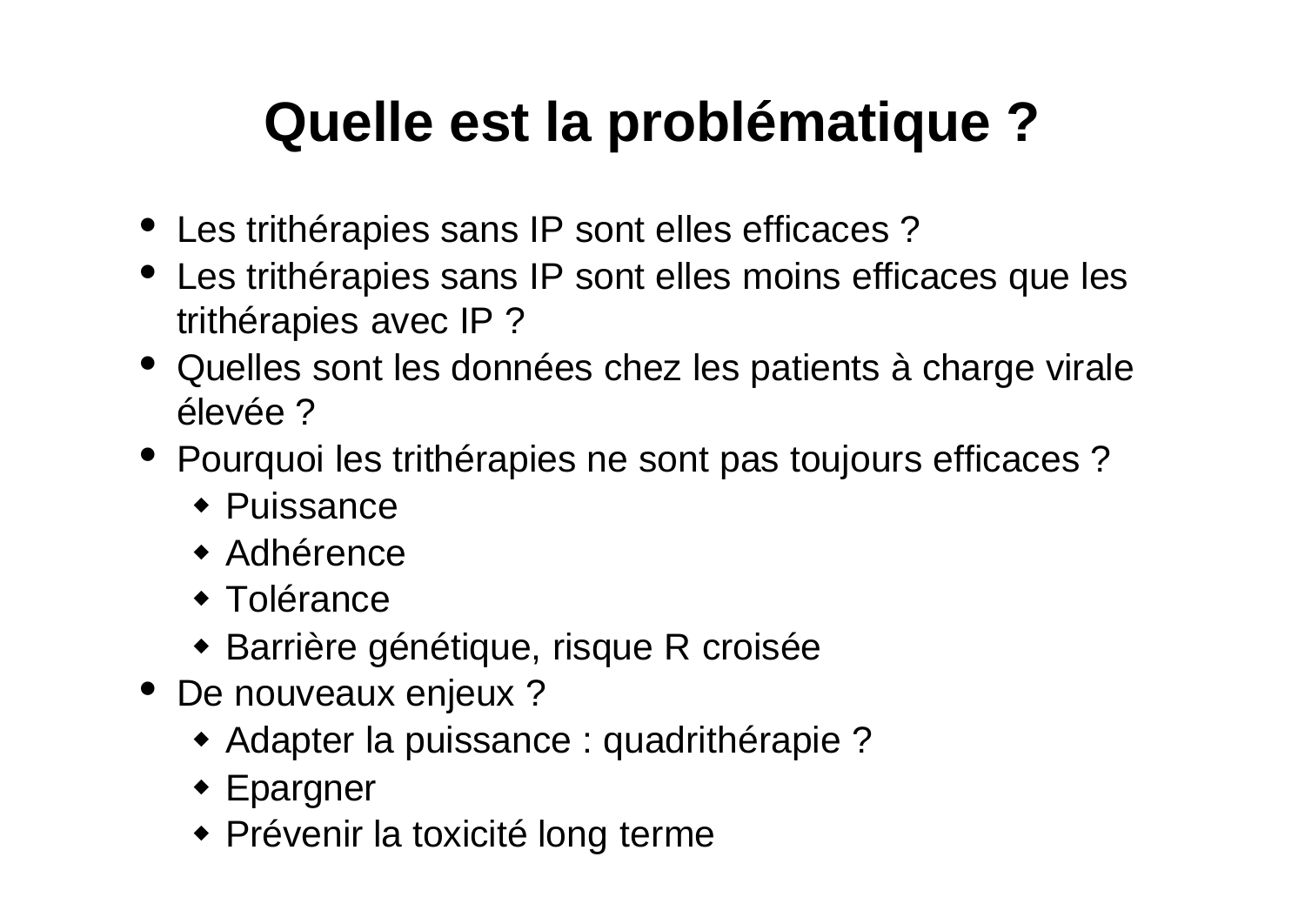## **Etude 2NN - Virologic success**

**by baseline pVL**

![](_page_4_Figure_2.jpeg)

- baseline  $pVL < 5log_{10}$  $\Box$
- baseline  $pVL \geq 5log_{10}$  $\Box$

![](_page_4_Figure_5.jpeg)

J. Lange, CROI 2003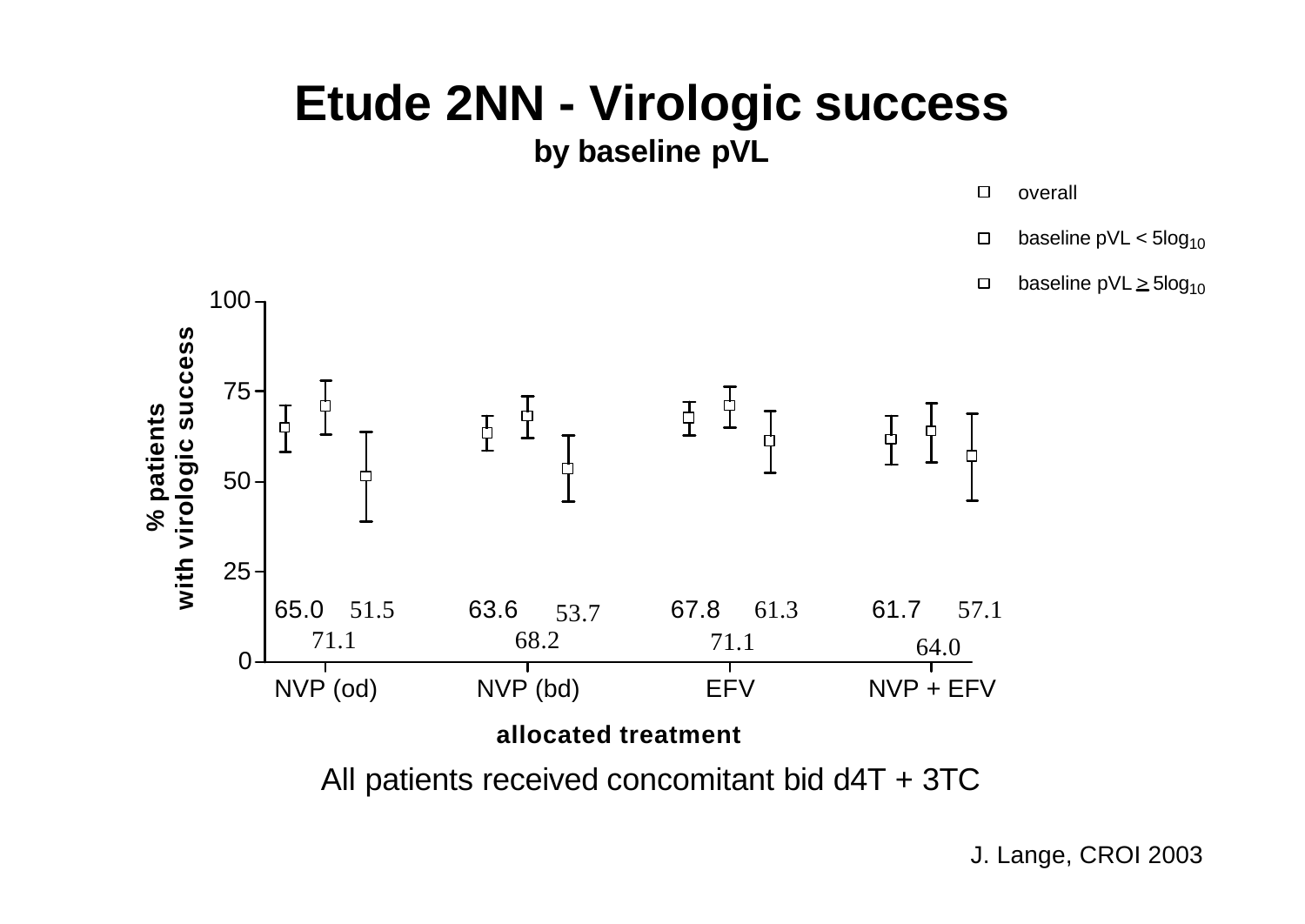#### Study 903 600 patients naïfs, moyenne ARN VIH = 81300 cp/ml  $(43\% > 5 \log)$ , CD4 = 280/mmm3

**ARN VIH Semaine 48 - Intention de Traiter (DM=E) -1 RNA < 400 c/mL** % Patients with HIV-1 RNA < 400 c/mL **100 < 400 cp/ml 87% 87% 80 82% 81% < 50 cp/ml60 % Patients with HIV 40 TDF+3TC+EFV 20 d4T+3TC+EFV 0 0 2 4 8 12 16 20 24 28 32 36 40 44 48 Semaines**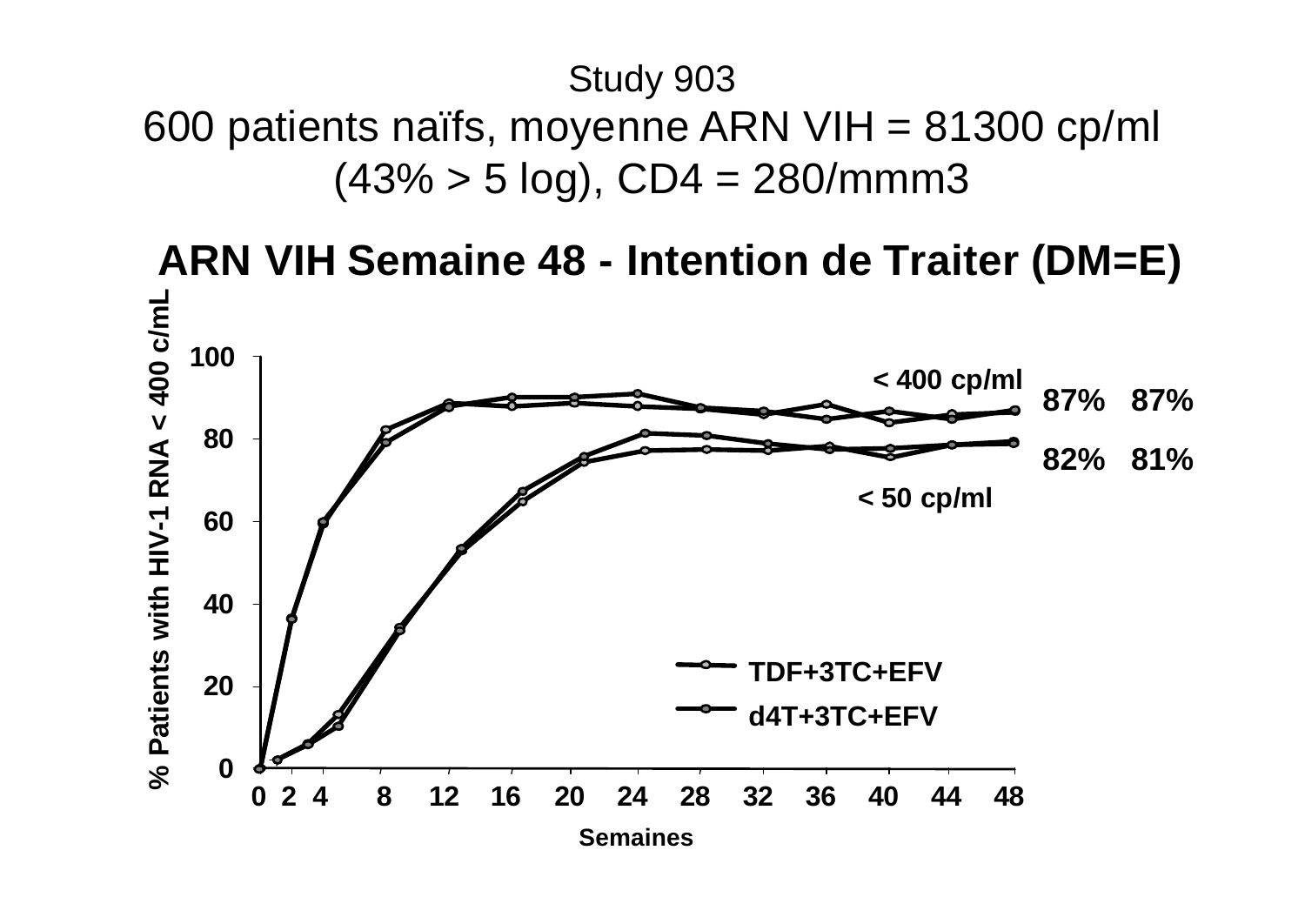#### CNA3005 **Evolution Charge virale ITT-LOCF**

![](_page_6_Figure_1.jpeg)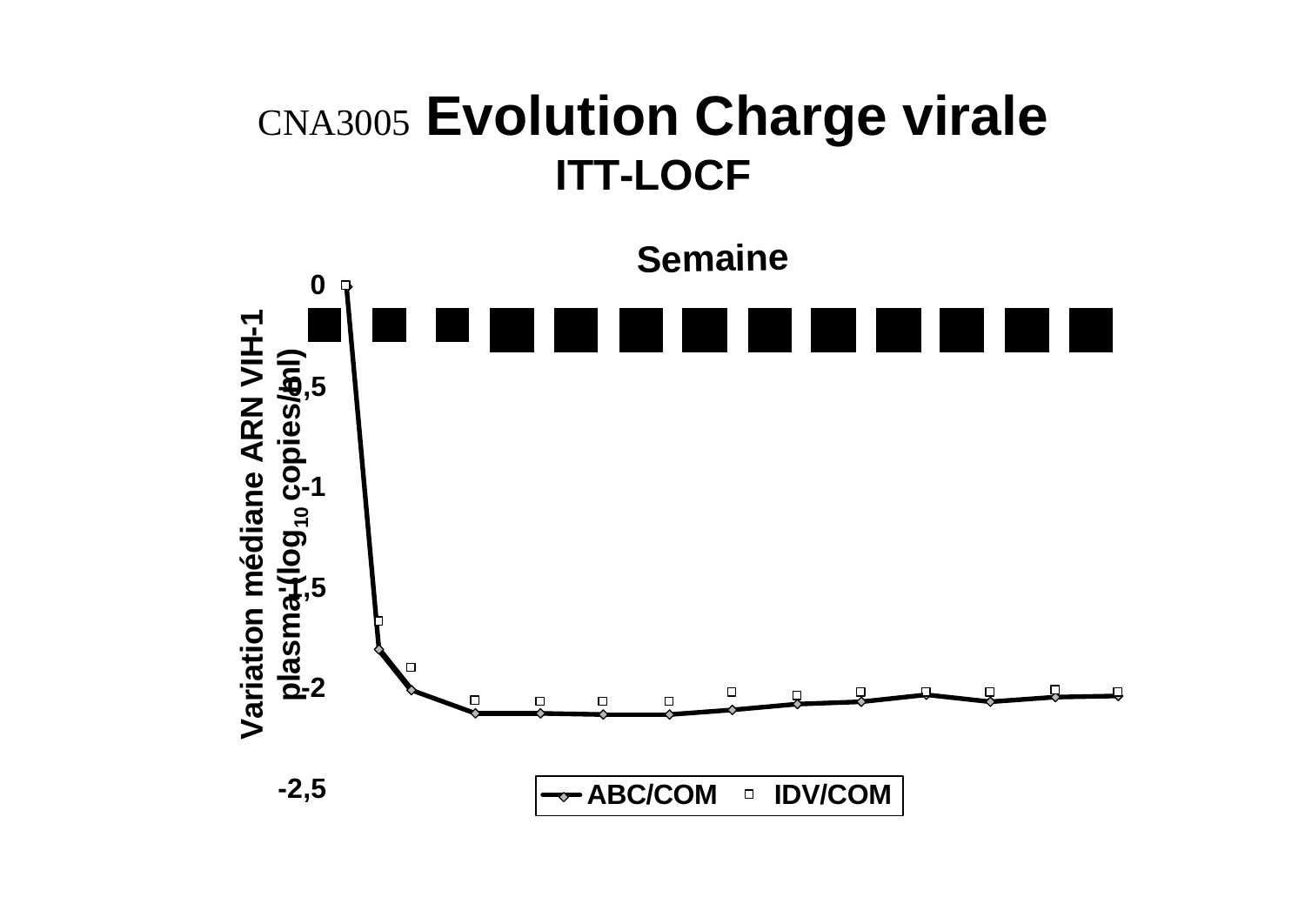![](_page_7_Figure_0.jpeg)

**Staszewski. JAMA 2001, 285 : 1155**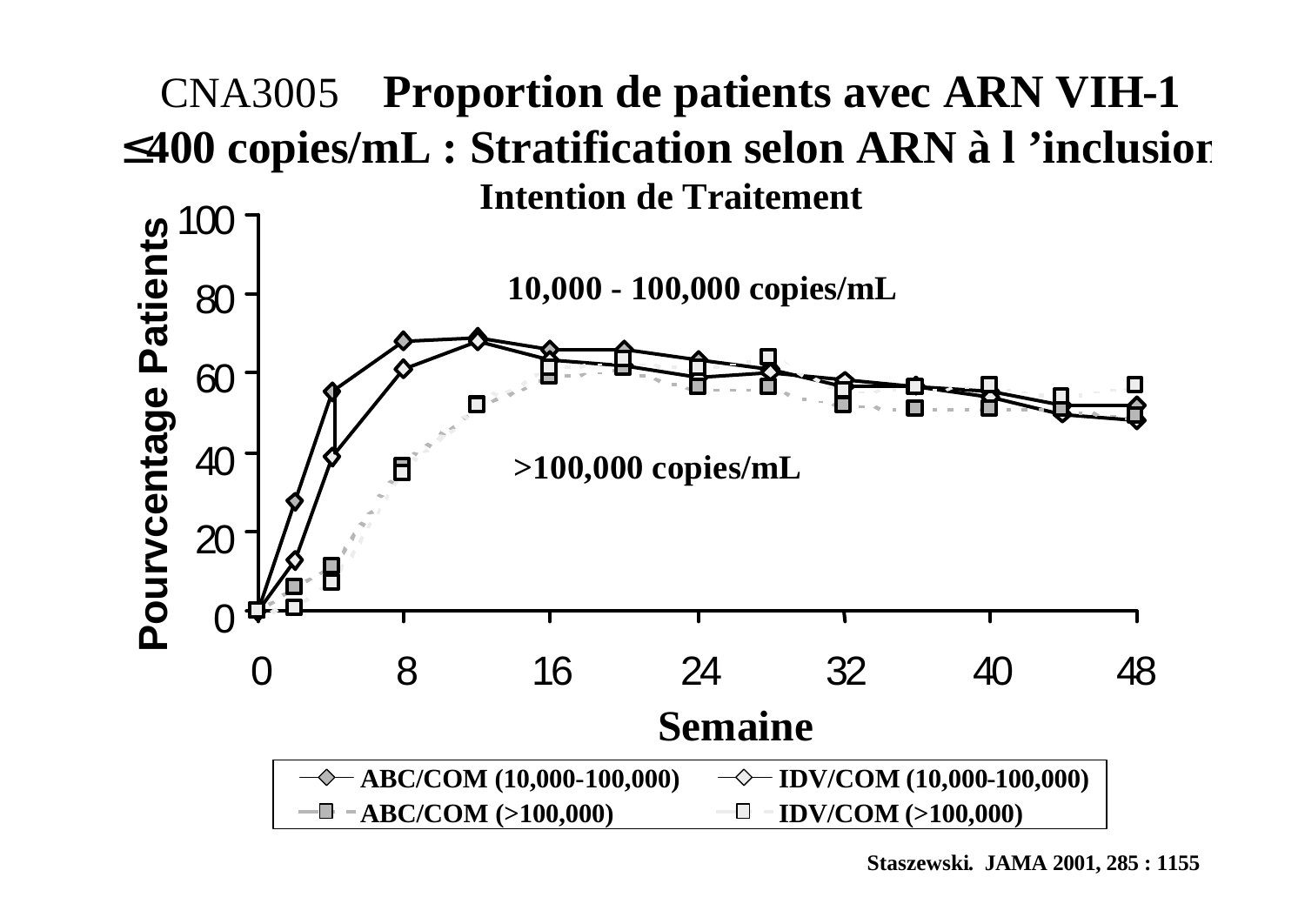## **ACTG 384**

**Randomized, partially double-blinded, placebo-controlled trial in treatment-naïve HIV patients (N=980)** 

![](_page_8_Figure_2.jpeg)

**Primary Endpoints:**

• **Time to completion of two 3-drug regimens (Groups A-D) or single 4-drug regimen (Groups E and F)**

**Secondary Endpoints:**

- **Time to first virologic failure**
- **Time to first regimen failure**
- **CD4 cell count**

**Robbins. Presented at WAC, Barcelona, Spain. July 2002**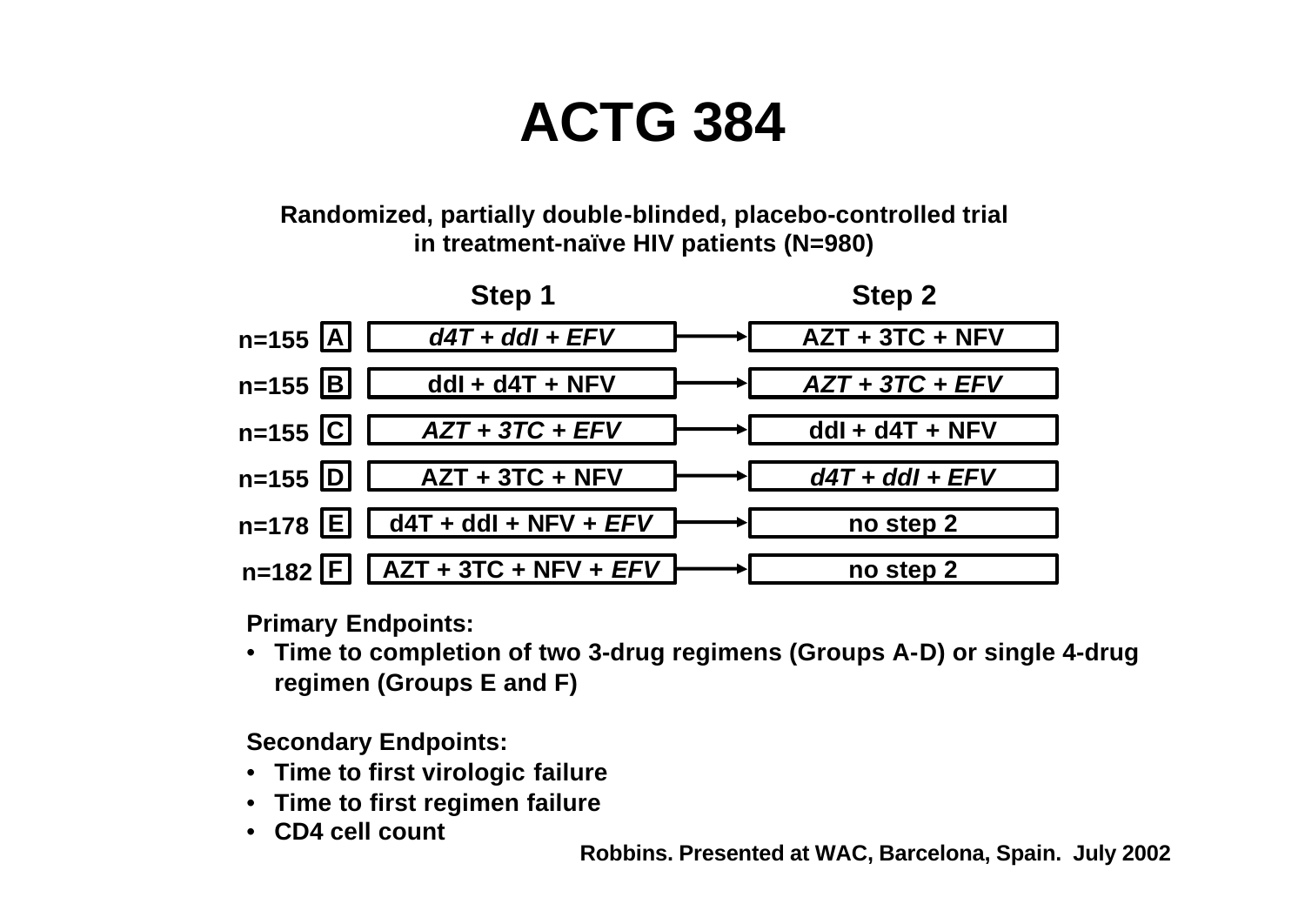### **ACTG 384 1st Regimen Failure: 3 Drug Arms**

![](_page_9_Figure_1.jpeg)

Robbins. Presented at WAC, Barcelona, Spain. July 2002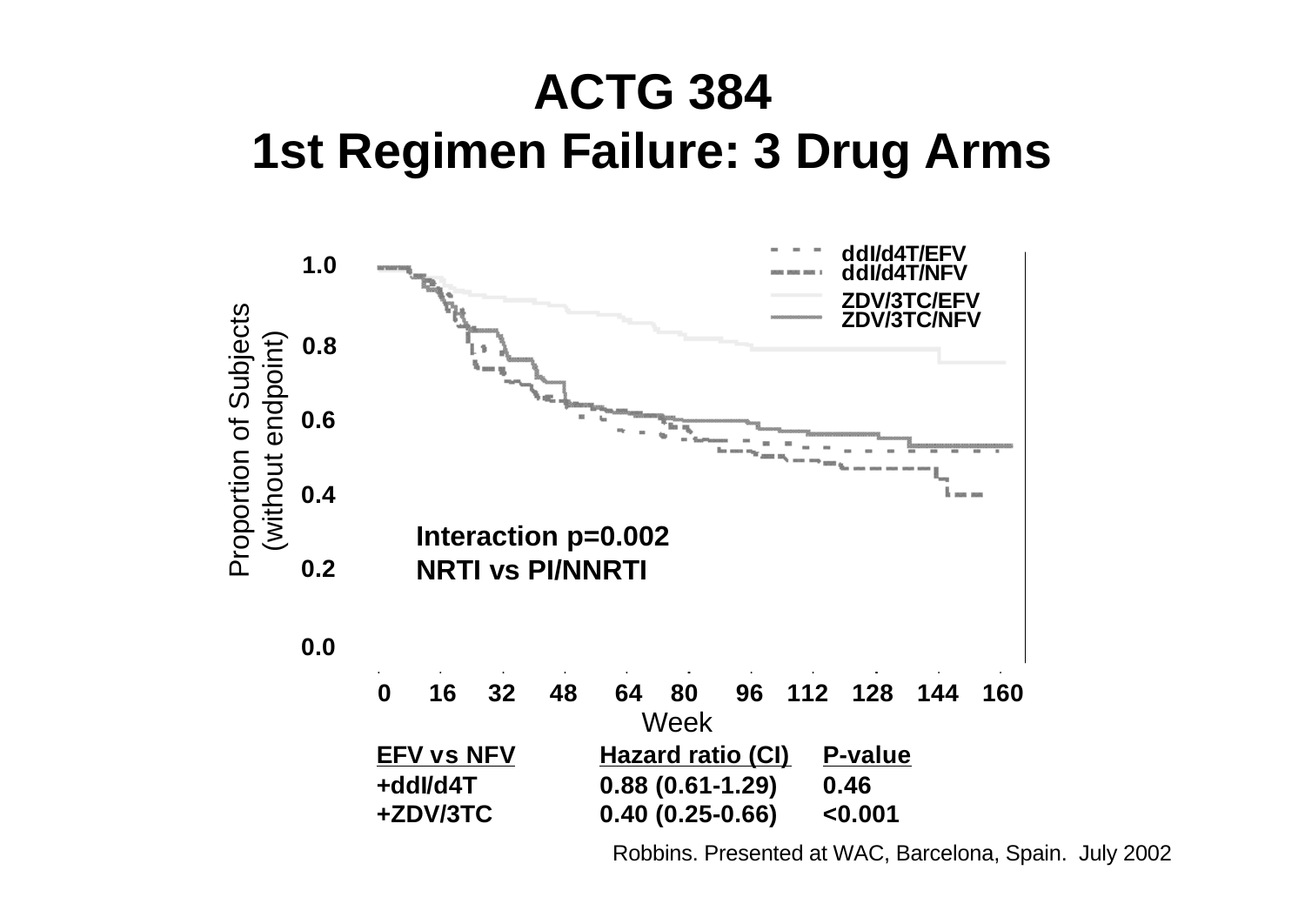#### **ESS40002 : Comparison de 3 schémas ARV chez adultes naïfs Baseline : ARN VIH médian : 4,45 log; CD4 : 335**

![](_page_10_Figure_1.jpeg)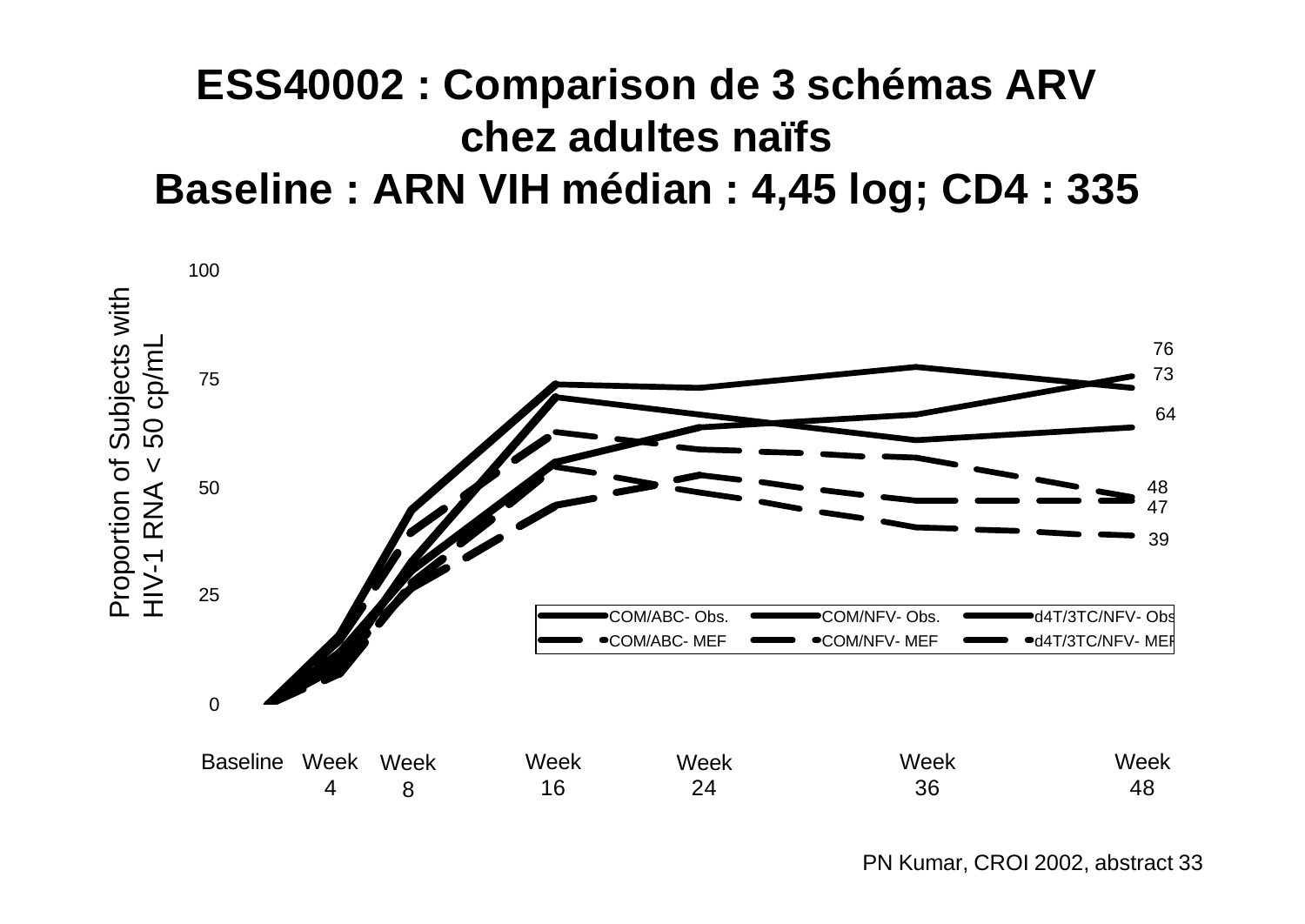# **Patients With <400 Copies/mL at 48 Weeks (Gilead 903)**

|                                                                                              | TDF+3TC+EFV<br>$(n=299)$ | $d4T+3TC+EFV$<br>$(n=301)$ |  |  |  |  |
|----------------------------------------------------------------------------------------------|--------------------------|----------------------------|--|--|--|--|
| £100,000 c/mL HIV-1 RNA                                                                      | 87%                      | 89%                        |  |  |  |  |
| >100,000 c/mL HIV-1 RNA                                                                      | 86%                      | 85%                        |  |  |  |  |
| >200 CD4 cells                                                                               | 88%                      | 90%                        |  |  |  |  |
| £200 CD4 cells                                                                               | 84%                      | 81%                        |  |  |  |  |
| • Patients with toxicity to EFV were switched to NVP<br>without being classified as failures |                          |                            |  |  |  |  |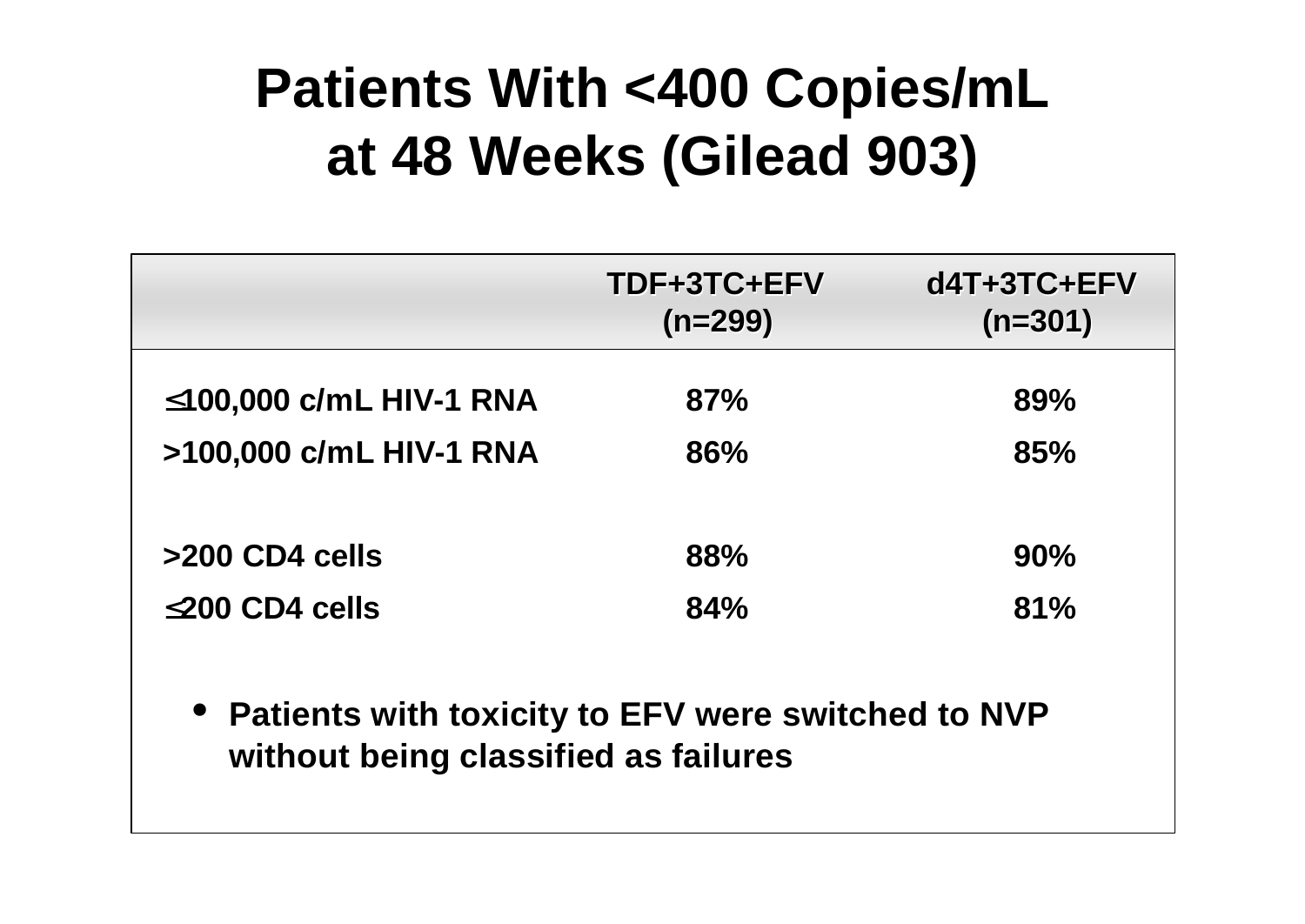## **Study 006 – Efficacy of SUSTIVA in patients with high viral loads (HIV-1 RNA > 100,000 copies/mL at baseline)**

![](_page_12_Figure_1.jpeg)

Tashima *et al.*, 37th IDSA, 1999. Abstract 366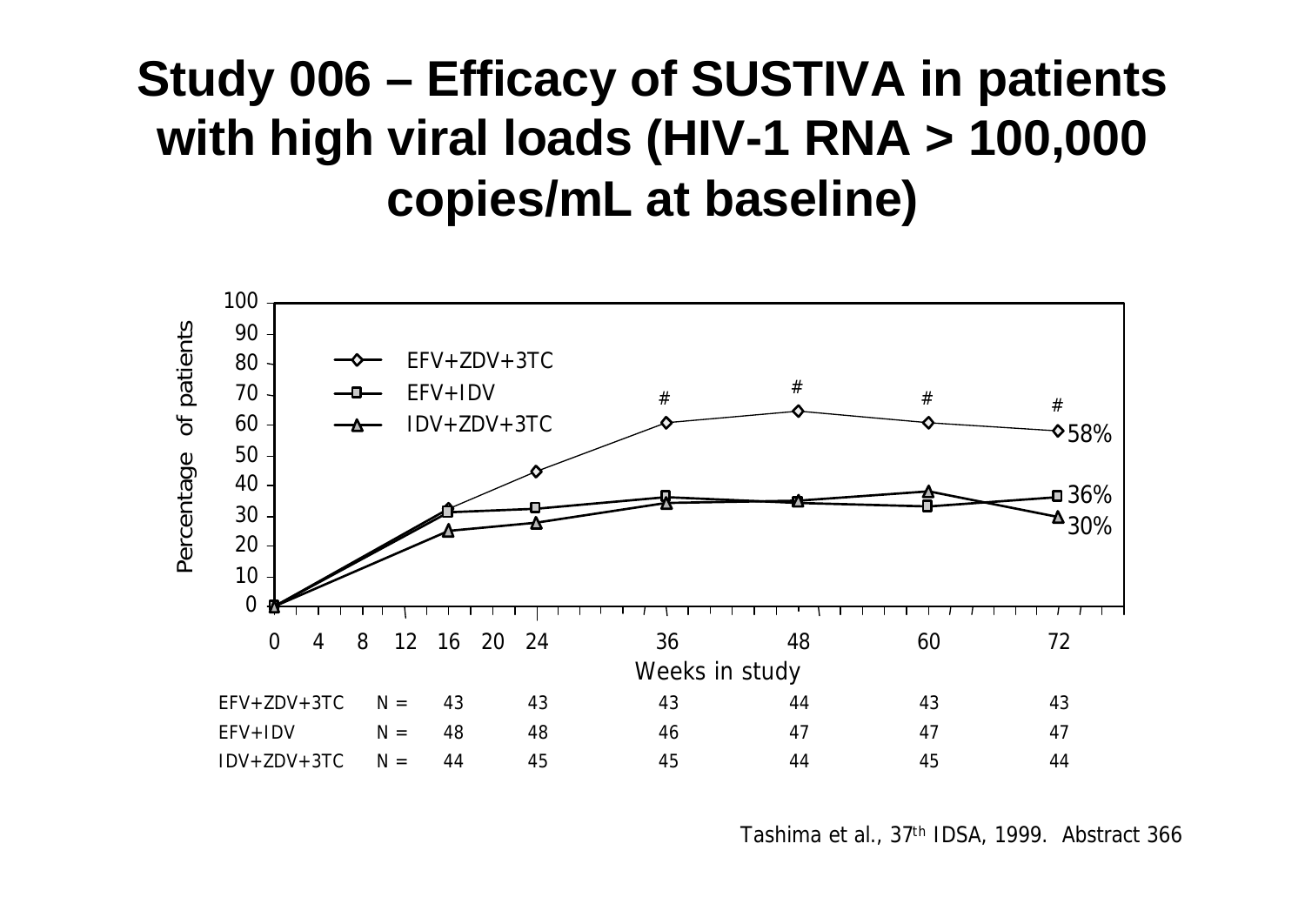#### Impact of viral load on treatment outcome at 12 months in 4 trials (intent-to-treat)

![](_page_13_Figure_1.jpeg)

**Raffi F et al: 13th International AIDS Conference, Durban, 2000. Abstract TuPpB1168**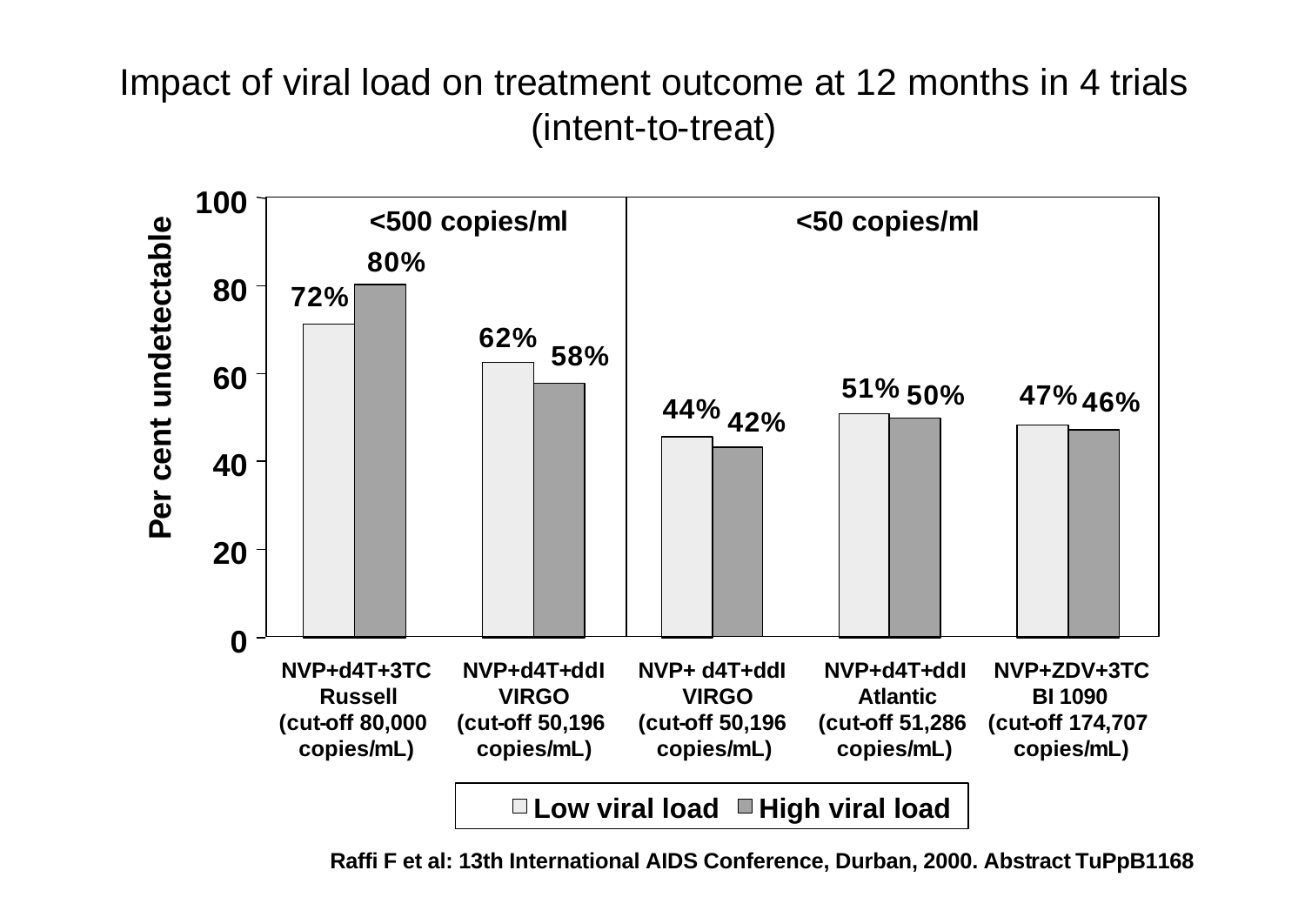#### **Proportion of Subjects with Plasma HIV-1 RNA <50 c/mL Intent to Treat (Missing/Switch = Failure) at Week 48 CNA3014**

![](_page_14_Figure_1.jpeg)

Vibhagool, A. *et al*. 1st IAS Conference on HIV Pathogenesis and Treatment. 8-11 July 2001. Abstract 63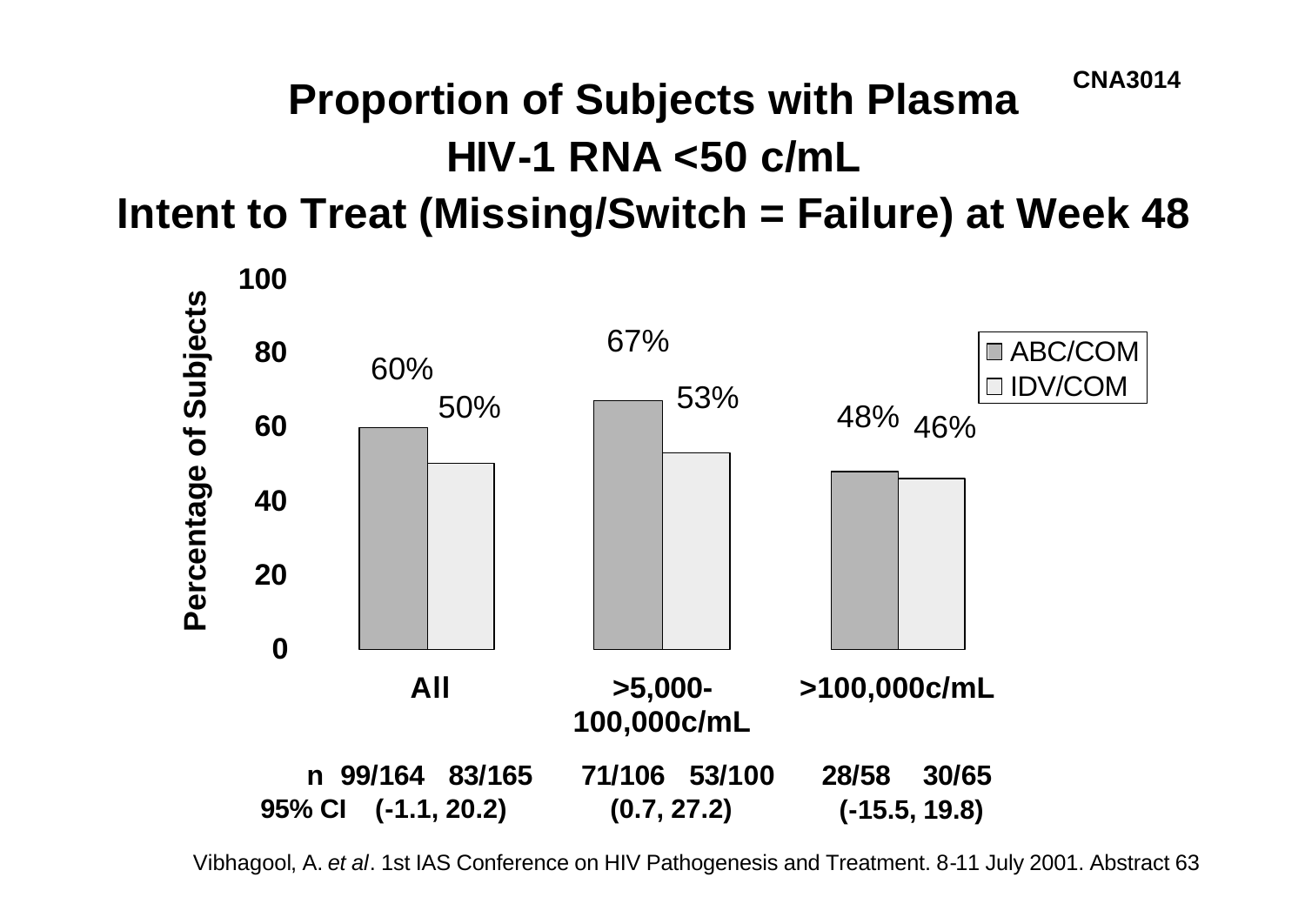## **HAART avec EFV ou IP chez patients naïfs à un stade avancé**

- •Cohorte : patients débutant ART avec  $CD4+  $<100$ /mm<sup>3</sup>$
- Sex ratio, age, % SIDA idem 2 groupes; plus toxicomanes IV dans groupe IP (*p*=0.07)

cells/mm<sup>3</sup>

cp/mL

•IP: NFV 46%; IDV 34%; RTV 14%; IDV/r 3%; SQV/r 3%

#### **% patients avec ARN VIH <400 copies/mL**

![](_page_15_Figure_5.jpeg)

Arribas JR, *et al. XIV Int AIDS Conference*, Barcelona 2002, #4444, #1187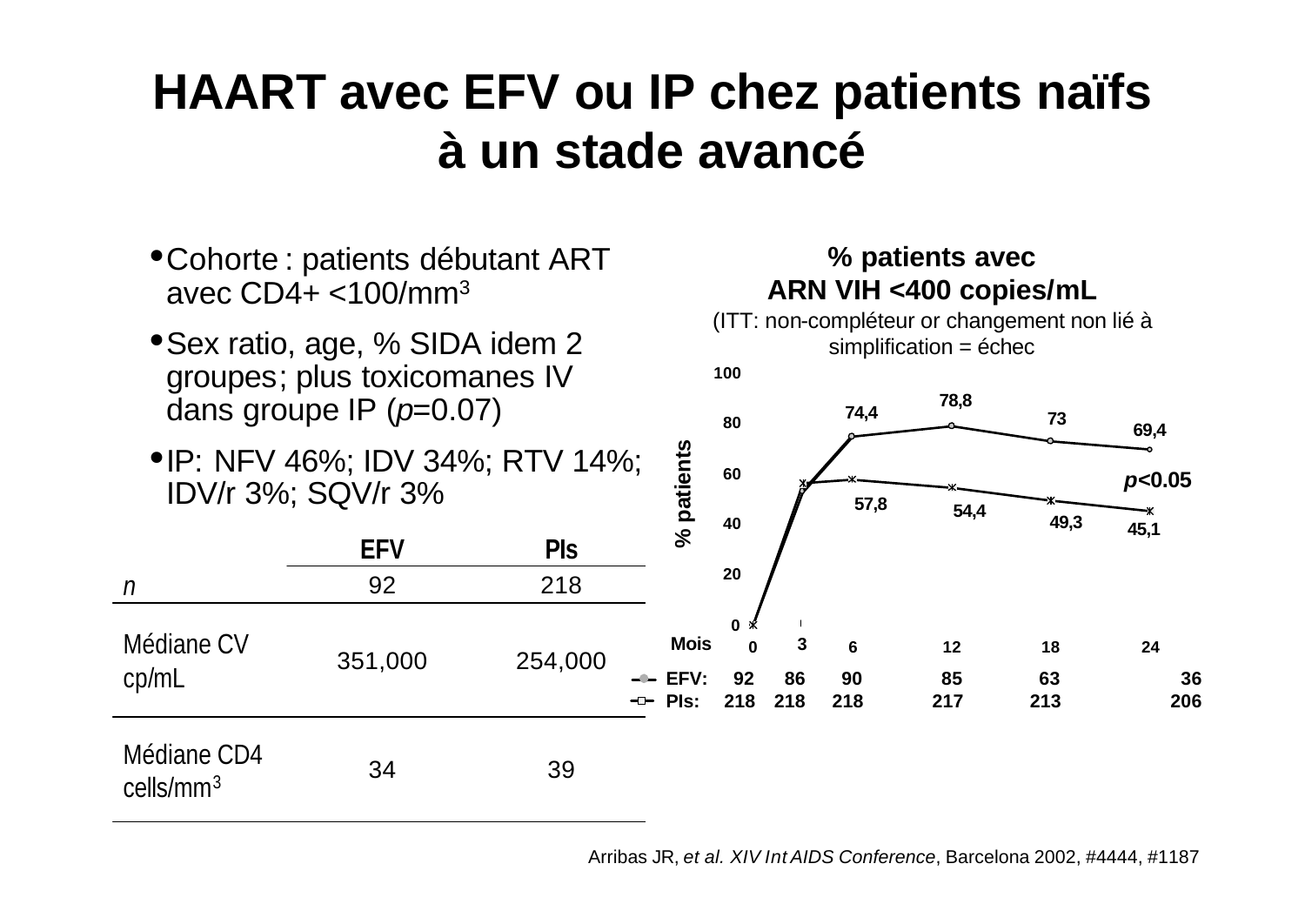# **Meta-analysis of triple-combination HIV therapy: 48 weeks**

| Two NRTIs +   |                          | $\% \leq 400$ | $\% \leq 50$ | $CD4$ $\uparrow$<br>copies/ml copies/ml cells/mm <sup>3</sup> |
|---------------|--------------------------|---------------|--------------|---------------------------------------------------------------|
| $\mathsf{Pl}$ | No. treatment groups (n) | 12 (1,295)    | 12(1,295)    | 11(1,242)                                                     |
|               | Average estimate         | 53            | 46           | 168                                                           |
|               | (95% CI)                 | (48, 59)      | (41, 52)     | (145, 191)                                                    |
| <b>NNRTI</b>  | No. treatment groups (n) | 9(812)        | 7(582)       | 10 (886)                                                      |
|               | Average estimates        | 57            | 51           | 153                                                           |
|               | (95% Cl)                 | (50, 64)      | (43, 59)     | (123, 183)                                                    |
| <b>NRTI</b>   | No. treatment groups (n) | 3(454)        | 3(454)       | 3(454)                                                        |
|               | Avg. estimate            | 54            | 45           | 151                                                           |
|               | (95% CI)                 | (45, 63)      | (36, 54)     | (138, 164)                                                    |
| Overall       | No. treatment groups (n) | 24(2,561)     | 22(2,331)    | 24 (2,582)                                                    |
|               | Average estimate         | 55            | 47           | 160                                                           |
|               | (95% CI)                 | (51, 58)      | (43, 51)     | (146, 175)                                                    |

Bartlett JA, *et al*. *AIDS*, 2001; **15**:1369–1377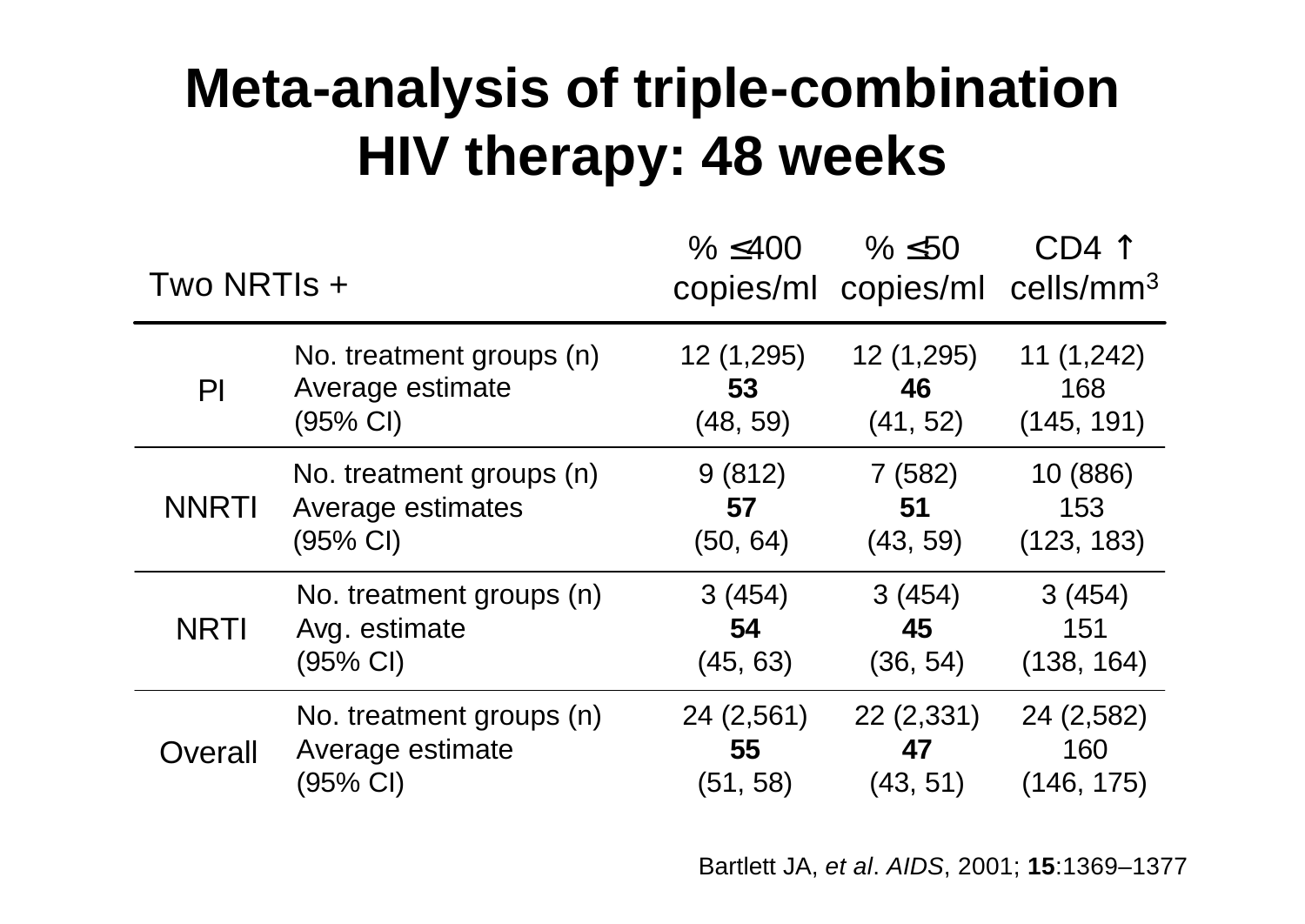## **Response to HAART by initial viral load**

![](_page_17_Figure_1.jpeg)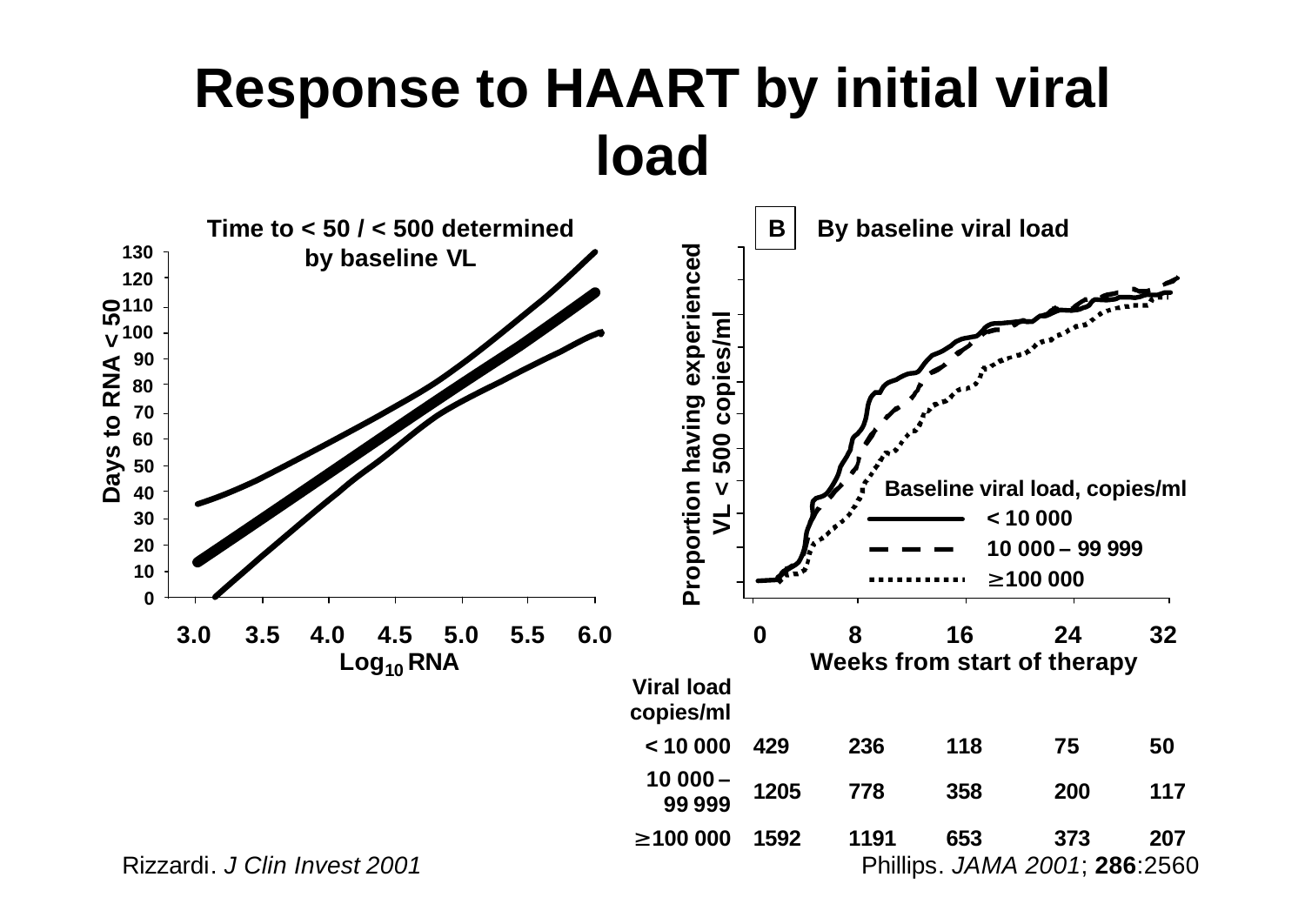# **Reasons for PI Discontinuation APROCO Cohort 1997-1999 (n = 1244)**

![](_page_18_Figure_1.jpeg)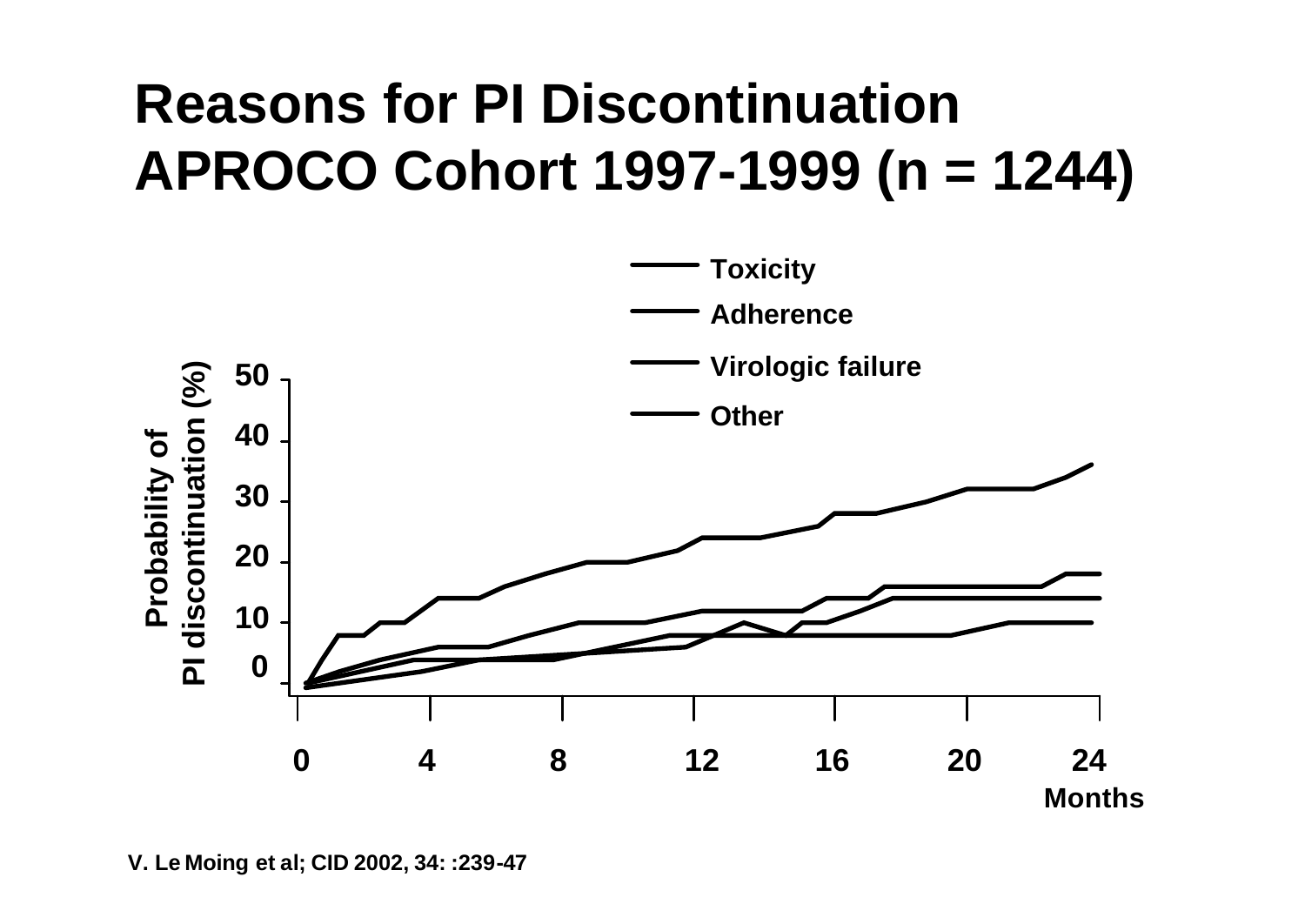![](_page_19_Figure_0.jpeg)

# **CNA3014** Reasons for Non-Adherence\*

![](_page_19_Figure_2.jpeg)

**\*Results from survey taken at last time on randomized therapy**

Jordan J, et al. 9<sup>th</sup> CROI, 2002, Abst. 543T.